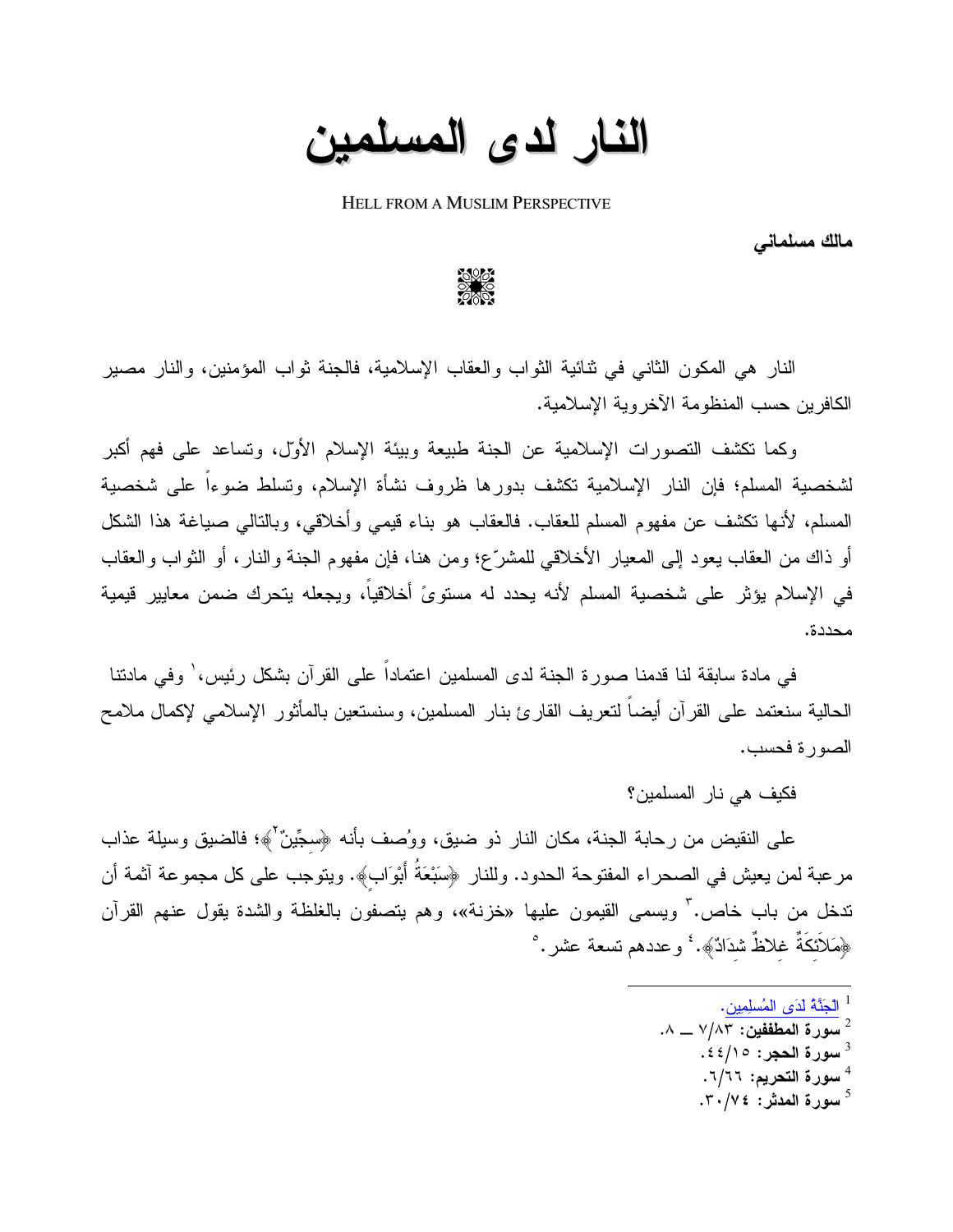العذاب

استغرق التحضير للنار «أَلْفَ سَنَة فَابْيَضَّتْ، ثُمَّ… أَلْفَ سَنَة فَاحْمَرَّتْ، ثُمَّ… أَلْفَ سَنَة فَاسْوَدَّتْ؛ فَهيَ سَوْدَاءُ كَاللَّيْل الْمُظْلم». ` والنقدير الحراري أنّ نار الأرض «جُزْءٌ منْ سَبْعينَ جُزْءاً منْ نَار جَهَنَّمَ». ` ووقود النار هي الناس والحجارة.^

تحيط النار بالآثمين من كل جهة.' ويُسْحَبُونَ في النَّار عَلَى وُجُوههمْ، ويُقال لمهم ذُوقوَا نار جهنم، '' التي نتفذُ عبر الأجسام إلى القلوب'` «فتحرقها، وألمها أشدّ من ألم غيرها للطفها».'' وتوضع الأغلال في أعناقهم، حيث يسحبون منها، "' وطول السلسلة سبعون ذراعاً. "' وثيابهم من قطران. "' وقد قيل في عذاب النار : «إنَّ أَهْوَنَ أَهْل النَّار عَذَابًا يَوْمَ الْقيَامَة رَجُلٌ عَلَى أَخْمَص قَدَمَيْه جَمْرتَان، يَغْلي منْهُمَا دمَاغُهُ كَمَا يَغْلي الْمرْجَلُ وَالْقُمْقُمُ».'` أو بصيغة أخرى: «إنَّ أَدْنَى أَهْل النَّارِ عَذَاباً يَنْتَعِلُ بنَعْلَيْنِ منْ نَارٍ، يَغْلي دمَاغُهُ منْ حَرَارَة نَعْلَيْه». ``

ويكون المعذبون في البدء في الماء الغالي ﴿الْحَميمِ﴾، ثم يُوقد بهم في النار .^`

ويأخذ الوصف القرآني للنار منحيَّ أكثر رعباً،" ٰ ففيها يشوى لحم الوجه وينزع جلده. وتلفح النار وجوه المعذبين ﴿وَهُمْ فيهَا كَالْحُونَ﴾، `` أيْ «شمرت شفاههم العليا والسفلي عن أسنانهم». `` ونزداد القسوة عندما نتضح جلود المعذبين من النار ، يبُدل جلودهم غير ها ليذوقوا العذاب مجدداً. ``

> <sup>6</sup> ا**ین ماجه،** کتاب الز هد. <sup>7</sup> ا**لبخا**ر ي، كتاب بدء الخلق؛ مسلم، كتاب الجنة؛ ا**لترمذ**ي، كتاب صفة جهنم. <sup>8</sup> سورة البقرة: ٢٤/٢؛ سورة التحريم: ٦/٦٦. <sup>9</sup> سورة الأعراف: ١/١٤١. سورة القمر: ٤٨/٥٤.  $^{10}$  $\cdot$ سورة الهمزة: ١٠٤/٧. <sup>12</sup> ا**لجلالان** على الآبة. سورة غافر: ٧١/٤٠. <sup>14</sup> سورة الحاقة: ٣٢/٦٩. <sup>15</sup> سورة إبراهيم: ٥٠/١٤. <sup>16</sup> ا**لبخار ي**، كتاب الرقاق. <sup>17</sup> مسلم، كتاب الإيمان. سورة غافر: ٧٢/٤٠.  $^{18}$  $\cdot$ 17 سورة المعارج: ١٥/٧٠ ــ ١٦. سورة المؤمنون: ١٠٤/٢٣.  $\cdot$ <sup>21</sup> ا**لجلالان** على الآية. .07/٤ سورة النساء: 7/٤ه.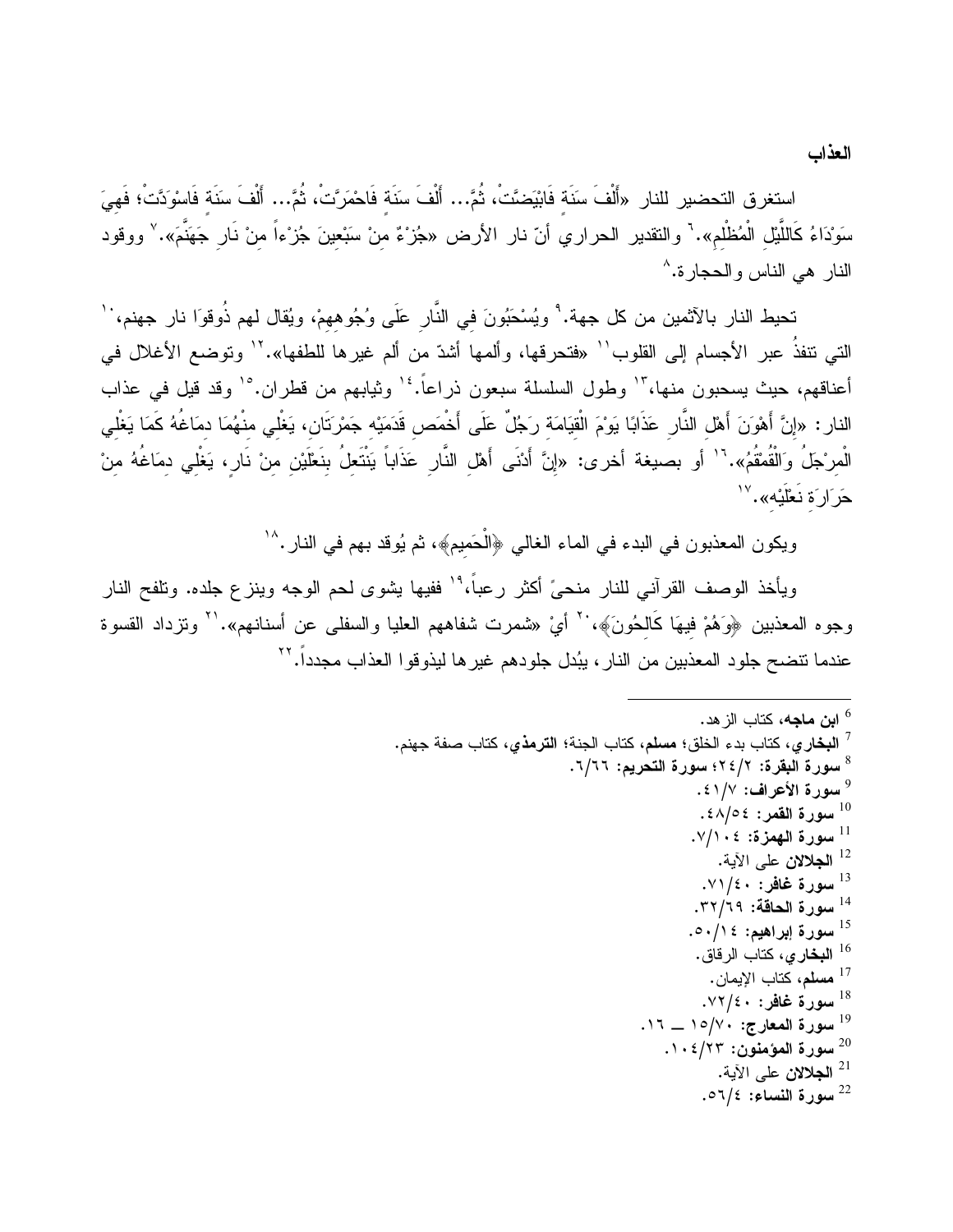نتحدث المأثورات عن لون من العذاب هو الزمهرير (البرد الشديد)، فيقول ابن عباس: «يستغيث أهلُ النار من الحرّ؛ فيُغاثون بريح باردة يصدع العظام بردها، فيسألونَ الحرّ»، ويُنسب لكعب القول: «إنّ في جهنم برداً هو الزمهرير ، يسقط اللحم عن العظم حتى يستغيثوا بحرّ جهنم».''<sup>٢</sup>

ونتلمس في صورة النار نزعات سادية، بالوصف الذي يقول بأن من يتعذب في النار بود أن يتخلص من عذابها، ولو أمكنه لافتدى نفسه ببنيه وزوجته وأخيه وعشيرته التي ينتمي إليها.'' والندم الذي لا ينفع حتى أنه ليتمنى لو كان ﴿تُرَاباً﴾ ٢٥ ولهذا سمّى ذلك يوم الحسرة. تن

وفي النار سيعلن الكافرون الندامة، ويطلبون من اللَّه الخروج، أو إرجاعهم لإعادة الاختبار، لكن الجواب يكون: ﴿قَالَ (اللَّه): «اخْسَتُوا فيهَا وَلاَ تُكَلِّمُون» ``}.

ويقوم النابعون ﴿الضُّعَفَاءِ﴾ بلوم المنبوعين ﴿الَّذينَ اسْتَكْبَرُواْ﴾،^` ويضيفون القول بأنهم كانوا ينبعون ز عمائهم، ويطالبون اللّه بمضاعفة العذاب لمن كان سبباً في مصبر هم الحالي.''` وكذلك يطالبون أن يضاعف العذاب لمن دفعهم لرفض الإيمان بدعوة الإسلام. بتسلمل الأخيرين يرفضون دعواهم ويذكرونهم بأنهم رفضوا الإيمان بمحض إرادتهم،'`` ويقولون: ﴿لَوْ أَنَّ لَذَا كَرَّةً فَنَتَبَرَّأَ منْهُمْ كَمَا نَبَرَّؤُواْ منَّا`'﴾؛ فيتبادلون الاتهامات واللعنات. ٣٣ ويلوم الشيطان الذين انبعوه ويقول لمهم بأنهم يتحملون عاقبة عدم إيمانهم، لأنه لم يقم إلاّ بدعوتهم. ُ۳

وعندما بزج بمجموعة جديدة في النار ، فإن كُلًّا من الداخلين والموجودين قبلاً، يقولون لبعضهم: ﴿لاَّ مَرْحَباً ۚ"﴾. كما أن الأمم تتبادل اللعنات: ﴿قَالَ: «ادْخُلُواْ في أُمَمِ قَدْ خَلَتْ مِن قَبْلِكُم مِّن الْجِنِّ وَالإِنسِ فِي <sup>23</sup> ا**لتخويف من النار والتعريف بحال دار البو**ار، مكتبة المؤيد، الطائف ومكتبة دار البيان، دمشق، ١٤٠٩ه/ ١٩٨٨م، ص  $.97$  $.17 - 11/V$ ۰ سورة المعارج: ۱۱/۷۰ ـــ ۱۳. . سورة النبإ: ٤٠/٧٨. <sup>26</sup> **سورة مريع:** ٣٩/١٩. قارن نحسر على ما فات ﴿قَالُواْ يَا حَسْرَتَنَا عَلَى مَا فَرَّطْنَا فِيهَا وَهُمْ يَحْطِونَ أوْزَارَهُمْ عَلَى ظُهُورِهِمْ﴾ (سورة الأنعام: ٣١/٣١).  $\cdots$ سورة المؤمنون: ۱۰۲/۲۳  $\wedge$ ۰۱۰ . سورة إبراهيم: ١/ ٢١/ ٤٩ سورة سبإ: ٣٣/٣٤؛ سورة غافر: ٤٧/٤٠. سورة الأحزاب: ٦٧/٣٣ \_\_ ٦٨. سورة ص: ٣٨/٢٨. .۳۲/۳٤ سورة سيإ: ٣٢/٣٤. <sup>32</sup> سورة البقرة: ١٦٧/٢. <sup>33</sup> سورة العنكبوت: ٢٥/٢٩. <sup>34</sup> سورة إبراهيم: ٢٢/١٤. . سورة ص: ٥٩/٣٨ \_ ٦٠.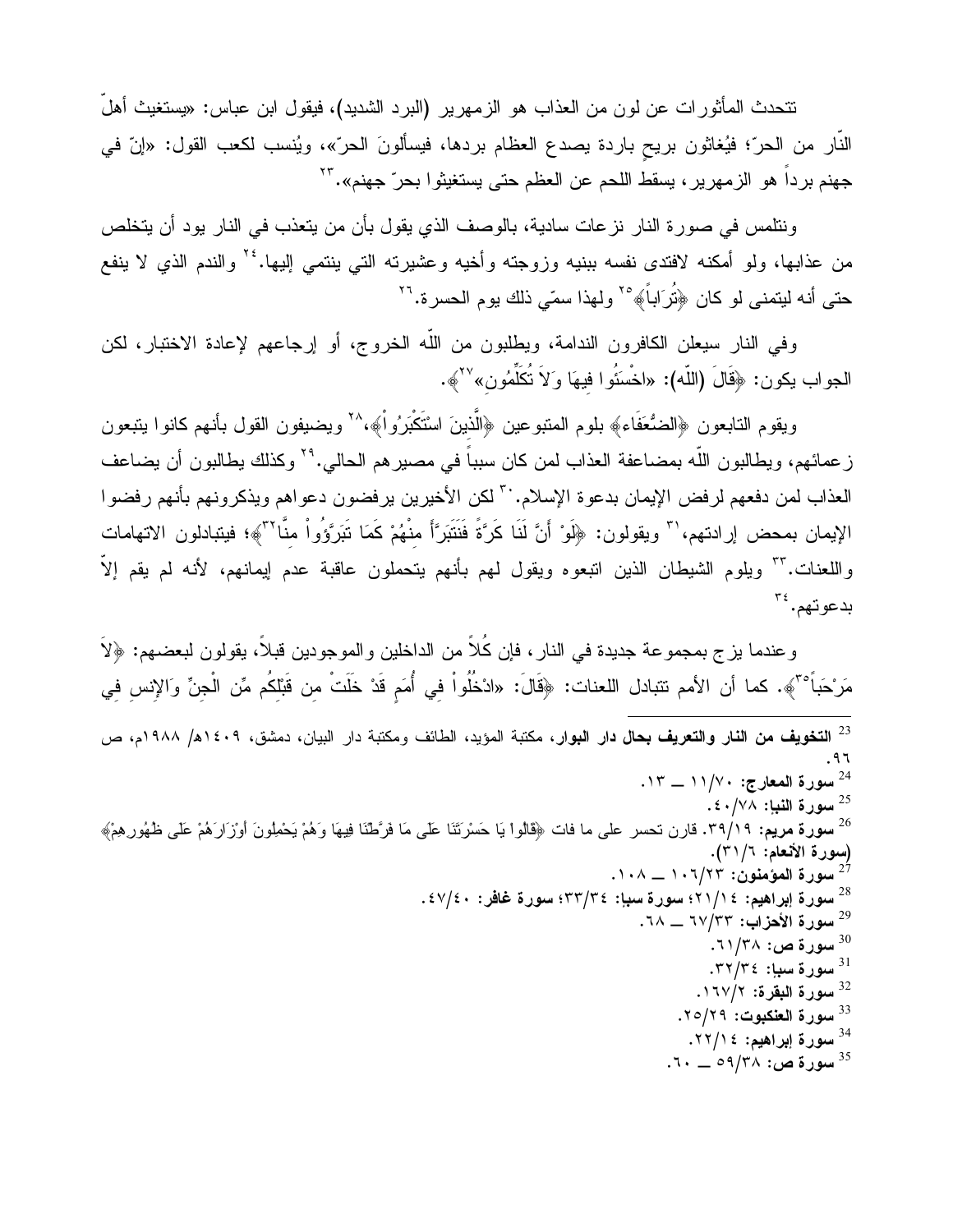النَّارِ». كُلَّمَا دَخلَتْ أُمَّةٌ لَّعَنَتْ أُختَهَا، حَتَّى إذَا ادَّارَكُواْ فيهَا جَميعا،ً قَالَتْ أُخْرَاهُمْ لأُولاَهُمْ: «ربَّنَا! هَؤُلاء أَضلُونَا، فَآتهمْ عَذَاباً ضعْفاً مِّنَ النَّارِ ». قَالَ: «لكُلٍّ ضعْفٌ ولَكن لاَّ تَعْلَمُون»<sup>٣٦</sup>﴾.

في هذه الموقف بصاب المعذبون بالحيرة ويقولون: ﴿يَا لَيْتَنَا أَطَعْنَا اللَّهَ، وَأَطَعْنَا الرَّسُولاً "﴾. ويطلبون من ﴿خَزَنَـة جَهَنَّمَ﴾ أن يدعوا ربهم أن يخفف عنهم ﴿يَوْماً مِّنَ الْعَذَابِ^"﴾.

وعندما يسعى المعذبون للخروج من النار، يُعادون إليها، ويُقال لمهم: ﴿ذُوقُوا عَذَابَ النَّارِ الَّذي كُنتُم به تُكَذِّبُونَ! \* ٓ﴾. ويُعلن بأنه لا يقبل منهم دفع فدْيَةٌ. ` ۚ وعندما يطلبون الغوث من العذاب ﴿يُغَاثُوا بمَاء كَالْمُهْل يَشْوي الْوُجُوهَ<sup>' ئ</sup>ُهُ.

الشراب والطعام

يسمَّى طعام أهل النار ﴿ضَرِيعٍ﴾، وهو الشوك المرّ الذي يتعذر على الدواب رعيها، والذي ﴿لاَ يُسْمنُ وَلاَ يُغْني من جُوع<sup>؟ ب</sup>َهِ، وهو طعام يغص في الحلق، إضافةُ إلى أن في أكله عذاباً شديداً، <sup>٤٣</sup> لأنه «شوك يأخذ بالحلق، لا يدخل و لا يخرج».<sup>؛؛</sup> كما أن للمعذبين طعام آخر ﴿مِنْ غِسْلَين<sup>٤</sup>ُ﴾: وهو «صديد أهل النار أو شجر فيها».<sup>53</sup>

فاكهة أهل النار شجرة الزقوم، `` وهي ﴿كَالْمُهْل يَغْلي في الْبُطُون ``﴾، أيْ: كالزيت أو المعدن المذاب. بينما يسقون ﴿مِن مَّاء صَديدُ ۚ ﴾، وهو القيح والدم الذي يسيل من المعذبين. كذلك ﴿حَميمٌ ۚ ﴾ أي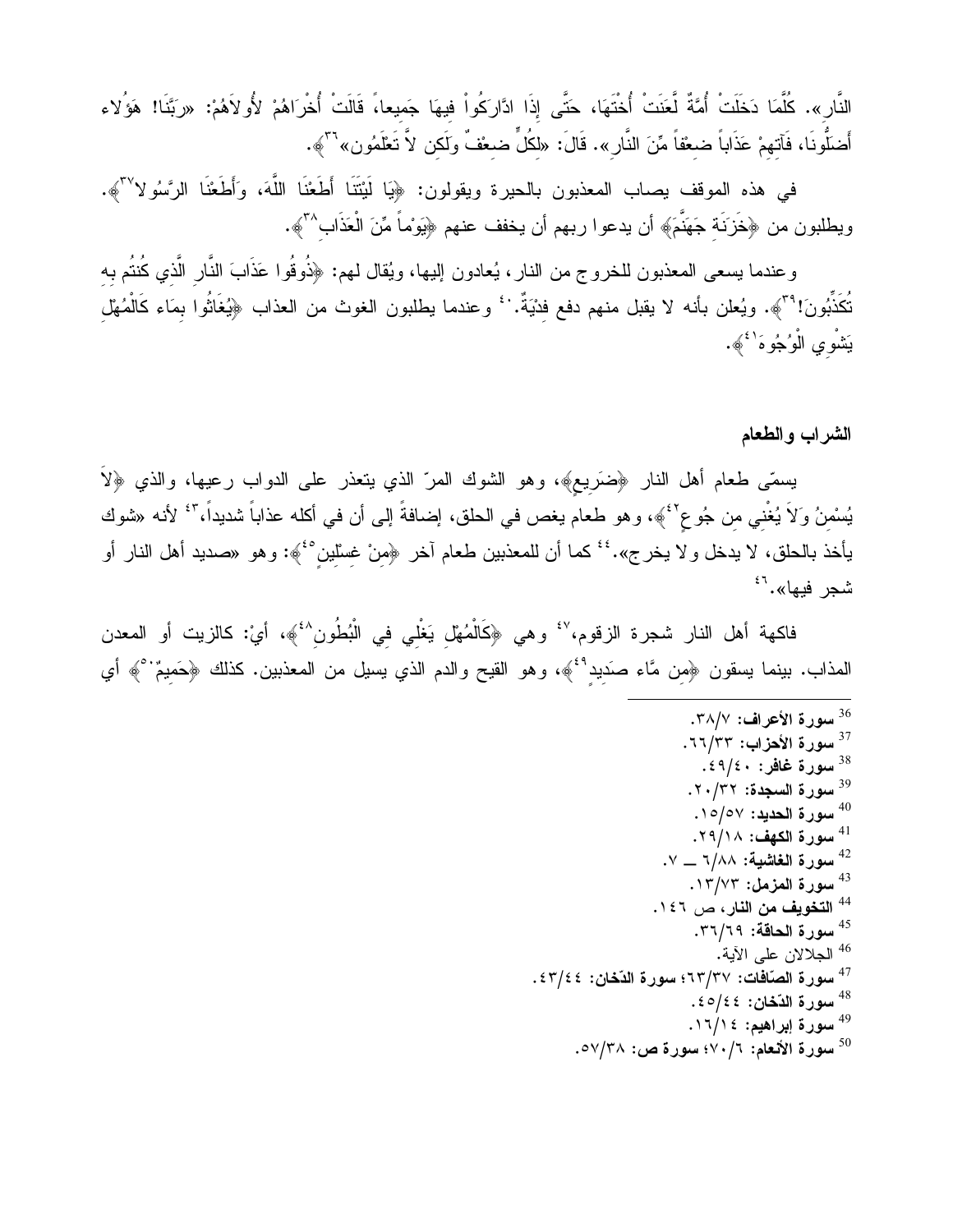الماء الغالـي، ﴿وَغَسَّاقٌ ۚ ﴾: وهو ما يسيل من صديد المعذب في النار . والماء الغالـي الذي يسقون منه يقطـع ﴿أَمْعَاءِهُمْ <sup>٥٢</sup>ُ».

در كات النار

مثلما للجنة مراتب تسلسلية يأتي محمد على قمتها، فللنار مستويات متعددة عُرفت باسم دركات النار . والنسمية جاءت من «**الدَّرَكُ**: أَسفلُ كلُّ شيء ذي عُمق... والدَّركُ اسمٌ في مقابَلَة الدَّرَج بمعنَى: أَنَّ الدَّرَجَ مراننبُ اعتباراً بالصَّعُود، والدَّرك مَراننبُ اعتباراً بالهُبوط؛ ولهذا عَبَّرُوا عن مَنازل الجَنَّة بالدَّرَجات، وعن منازل جَهَنَّمَ بالذَّرَكات». "°

لا يوجد في النص القرآني نقسيم لأصناف المعذبين، والدركات التي يوضعون فيها، والنص الوحيد يتعلق بالمنافقين، حيث يضعهم أسفل مكان في النار .<sup>26</sup> ويبدو أن الأمر له علاقة بخطورة الصراع داخل يثرب لحظة نُطْق هذه الآية بين محمد وأعدائه من أهل المدينة. ولكن الأقوال المتصلة بالنار نقوم بعملية النوزيع، فمثلاً ثمة رواية نفيد أن النوزيع من الأسفل نزولاً على الشكل النالـي:

١. أهل التوحيد؛ ٢. اليهود؛ ٣. المسيحيون؛ ٤. الصابئون؛ ٥. المجوس؛ ٦. مشركو العرب؛ ٧. المنافقون. °°

تطور آيات النار

في ا**لفترة المبكرة** من الدعو ة المحمدية، وخلال السنوات الخمس الأولى، كان الإنذار بعذاب النار ذا ايقاع موزون ولغة متوقدة ــ سمَةَ أيات هذه الفترة.

كان مضمون الآيات أنّ المكذبين بالدعوة المحمدية سيلقون عقوبة النار،<sup>7</sup>° فكان محمد يسميهم: ﴿أَصْحَابُ الشَّمَالِ﴾، وينذرهم بأنهم سيكونون ﴿فِي سَمُومٍ وَحَمِيمٍ. وَظلَّ مِّن يَحْمُوم. لاَ بَارِدِ وَلاَ كَريم﴾ بعد أن كانوا ﴿مُتْرَفِينَ﴾، وبعد أن ﴿كَانُوا يَقُولُونَ: «أَئذَا متْنَا وَكُنَّا تُرَاباً وَعظَاماً أَئنَّا لَمَبْعُوثُونَ أَوَ آبَاؤُنَا

- $.10/\epsilon$ سورة محمد: ١٥/٤٧.
- <sup>53</sup> تاج ا**لـع**روس، مادة **درك.**
- <sup>54</sup> سوّرة النساء: ١٤٥/٤.
- <sup>55</sup> ا**لتخويف من النار** ، ص ٧١.
- سورة الطور: ١٤/٥٢؛ سورة النبإ: ٢٧/٧٨ \_\_ ٢٨.

<sup>&</sup>lt;sup>51</sup> سورة ص: ∧۳/۳۸.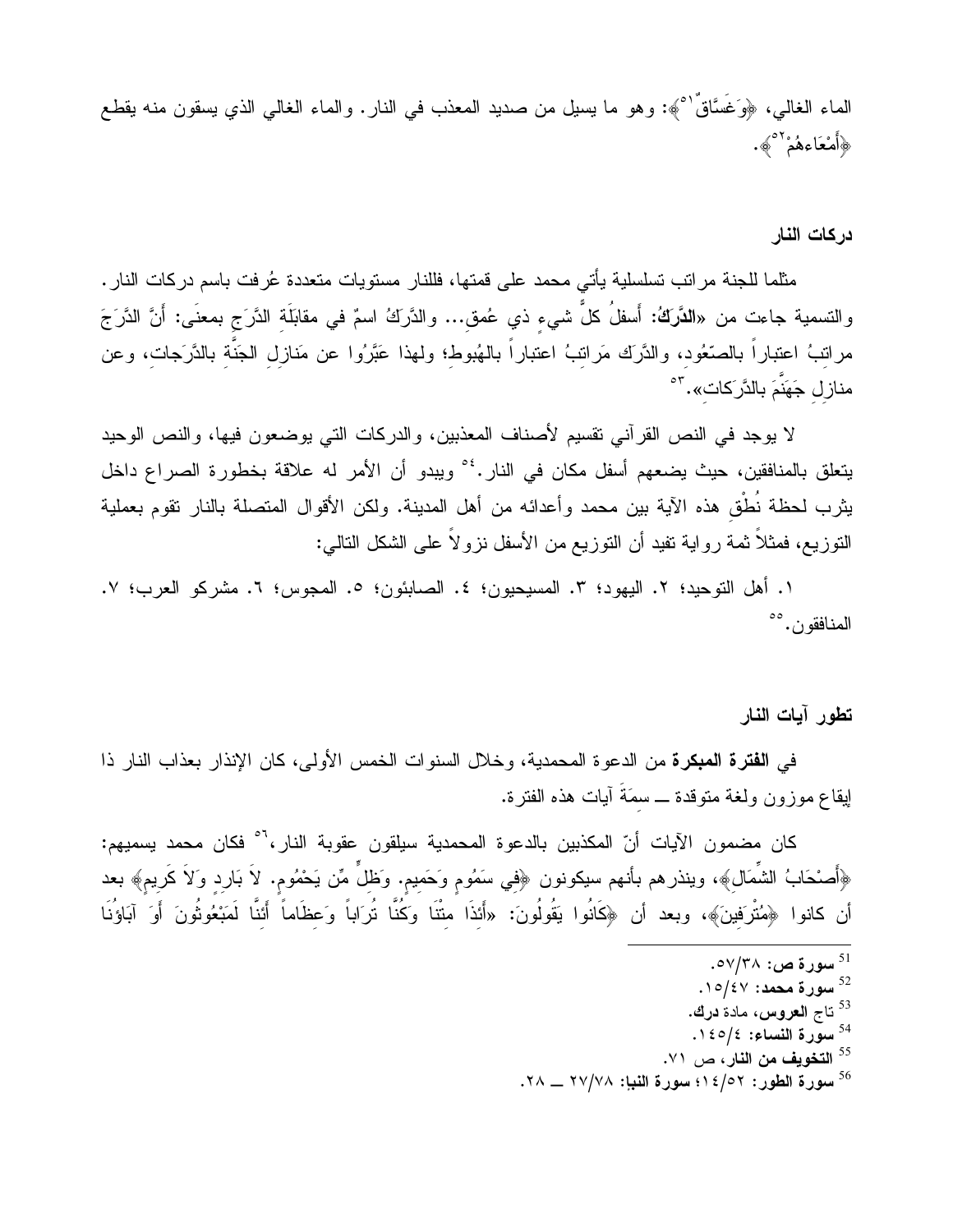الأَوَّلُونَ»﴾.<sup>٥٧</sup> ويهددهم بأنهم سوف يأكلون ﴿مِن شَجَرٍ مِّن زَقُّومٍ... فَمَالِثُونَ مِنْهَا الْبُطُونَ. فَشَارِبُونَ عَلَيْهِ مِنَ الْحَميم. فَشَارِبُونَ شُرُبَ الْهيم<sup>٥٨</sup>﴾.

نتكرر هذه القصائد في سورة الغاشية (١/٨٨ \_ ٧)؛ سورة الليل (١٤/٩٢ \_ ١٧)؛ سورة الهمزة  $(3 - 2)$ ؛ سورة الفجر (٢٨/٢٩ \_ ٢٢).

 $\tilde{i}$ 

في الفترة المكية الثانية (٦١٧ ــ ٦١٩م)، تبقى الآيات المنذرة بعذاب النار شعرية مشتعلة، لكنها تغدو أطول بعض الشيء، والجديد هو الحديث عن الرؤية والوجه: فالأثمون برون النار،'<sup>י</sup> وهم كالحُو الوجوه،<sup>7٬</sup>ويكبّون على ﴿وُجُوهُهُمْ في النّار<sup>٦٬</sup>﴾.

ما زلنا نجد أيضا اللغة المنوقدة، المهددة، ذات العمق النفسي لمحمد:

- . سورة الواقعة: ٤١/٥٦ \_ ٤٨.
- 00 \_ مورة الواقعة: ٥٢/٥٦ \_ ٥٥.
- 
- سورة النبإ: ٢٧/٢٨ \_ ٢٦.
	- سورة الكهف: ٥٣/١٨.
- $1 \cdot 2 / 17$ سورة المؤمنون: ١٠٤/٢٣.
- <sup>63</sup> سورة النمل: ٩٠/٢٧؛ قارن من هذه الفترة الآية رقم ٤٨ من سورة القمر (٥٤).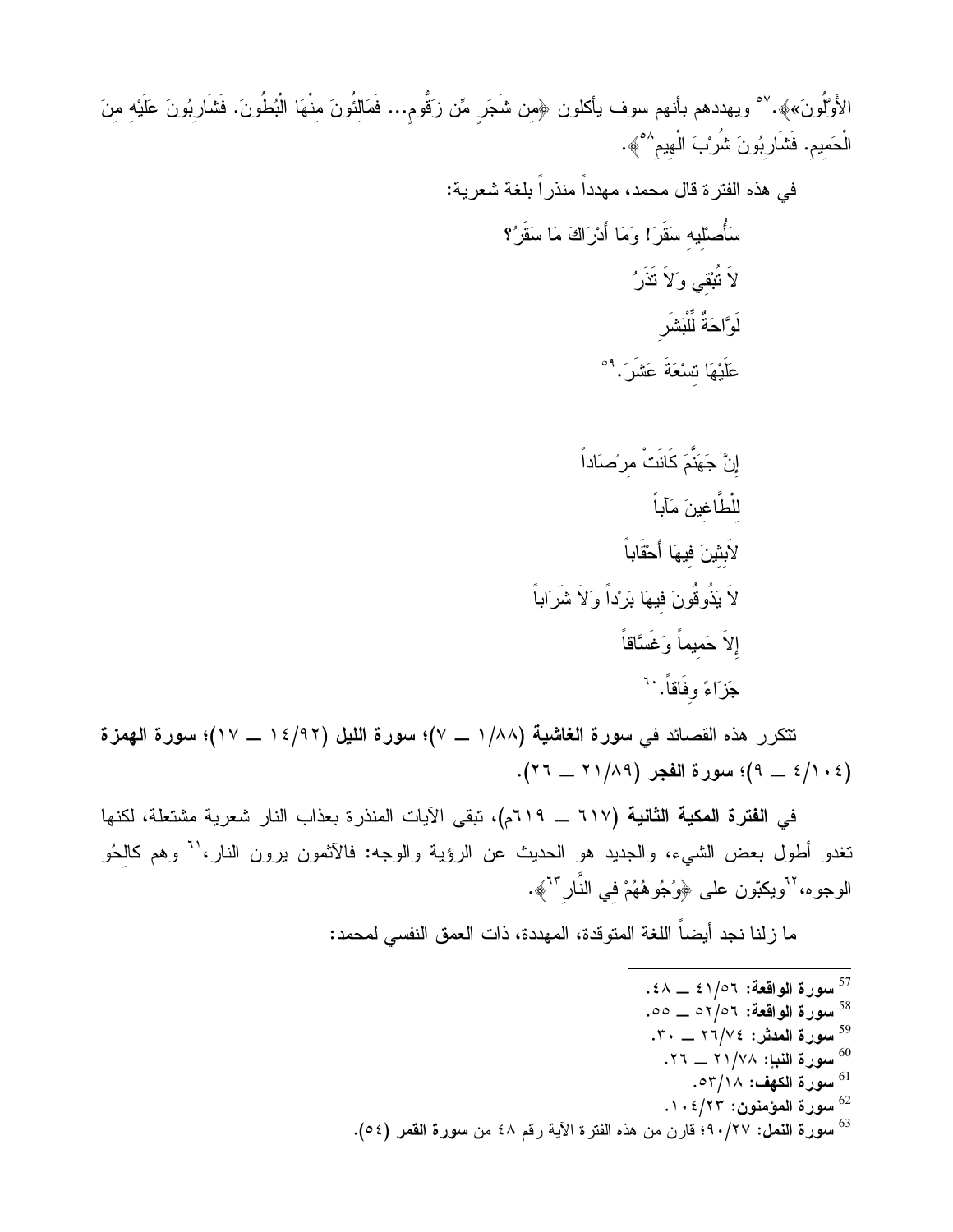وَإِنَّ للطَّاغينَ لَشَرَّ مَآب جَهَنَّمَ يَصلُّونَهَا فَبَئْسَ الْمهَادُ هَذَا فَلْيَذُوفُوهُ حَميمٌ وَغَسَّاقٌ ً َ ۚ

ونشعر حجم الغضب الذي يعتمل في نفس محمد من قريش، بقوله على لسان جهنم التي تكاد نتمزق غضباً على الكافرين: ﴿تَكَادُ تَمَيَّرُ مِنَ الْغَيْظ كُلَّمَا أُلْقِيَ فيهَا فَوْجٌ، سَأَلَهُمْ خَزَنَتُهَا: «أَلَمْ يَأْتكُمْ نَذيرٌ» °`﴾.

في ا**لفترة المكية الثالثة (٦١٩ ــ ٦٢٢م)،** بدأ الوعيد بالنار يقتر ن بذكر العذاب للجن والناس.<sup>٦٦</sup> وصار محمد يعقد المقارنة بين أَصنحَاب الْجَنَّة وأَصنحَاب النَّار في نفس الآية. ``` كما صار يميل أكثر إلى الإسهاب في وصف العذاب في النار .^`

وبعد هجرة محمد، فإن آيات ا**لفترة اليثربية** المتعلقة بالنار تطورت، فصار التهديد بالنار يشمل اليهود<sup>74</sup> بعد أن كان مقتصراً من قبل على الرافضين لدعوته. وفي خضم الأزمة بين محمد وأعدائه اليثاربة، الذين كانوا الخطر الأكبر عليه، قال: ﴿إِنَّ الْمُنَافقينَ في الدَّرِك الأَسْفَل منَ النَّار ' ﴾. كما صارت الآيات تورد مقارنة بين الجنة والنار. الا

في نهاية المرحلة اليثربية، وبعد أن تعززت قوة محمد العسكرية، صار القرآن بورد ذكر الله ومحمد سوياً، فغدت صيغة «اللَّه وَرَسُوله» كثيرة الورود، وكان من المنطقي أن نجد الكافرين يتحسرون في النار، قائلين: ﴿يَا لَيْتَنَا أَطَعْنَا اللَّهَ، وَأَطَعْنَا الرَّسُو لاَ َ ۙ﴾.

آيات أخرى فى الفترة المدينة (سورة البقرة: ٢/٢٤، ٣٩، ٨١، ١٦٧، ٢١٧؛ سورة آل عمران: ١٣١/٣، ١٨٥؛ سورة المائدة: ٣٧/٥؛ سورة الأنفال: ٤/٨ ١).

أسماء النار

<sup>64</sup> سورة ص: ۳۸/°۰۵ ـــ ۵۷. <sup>65</sup> سورة الملك: ٨/٦٧. <sup>66</sup> سورة الأنعام: ١٢٨/٦؛ سورة الأعراف: ٣٨/٧. <sup>67</sup> سورة الأعراف: ٤٤/٧، ٥٥. <sup>68</sup> سورة يونس: ٢٧/١٠؛ سورة هود: ١٠٦/١١؛ سورة إبراهيم: ٥٠/١٤؛ سورة السجدة: ٢٠/٣٠؛ سورة غافر: ٤٩/٤٠،  $. YY$ 69 سورة البقرة: ١/ ٠٨٠ سورة آل عمران: ٢٤/٢. . اسورة النساء: ١٤٥/٤.  $\cdot$ ۰۱۰ سورة محمد: ۱۶/٤۷، ۱۰. سورة الأحزاب: ٢٣/٣٣.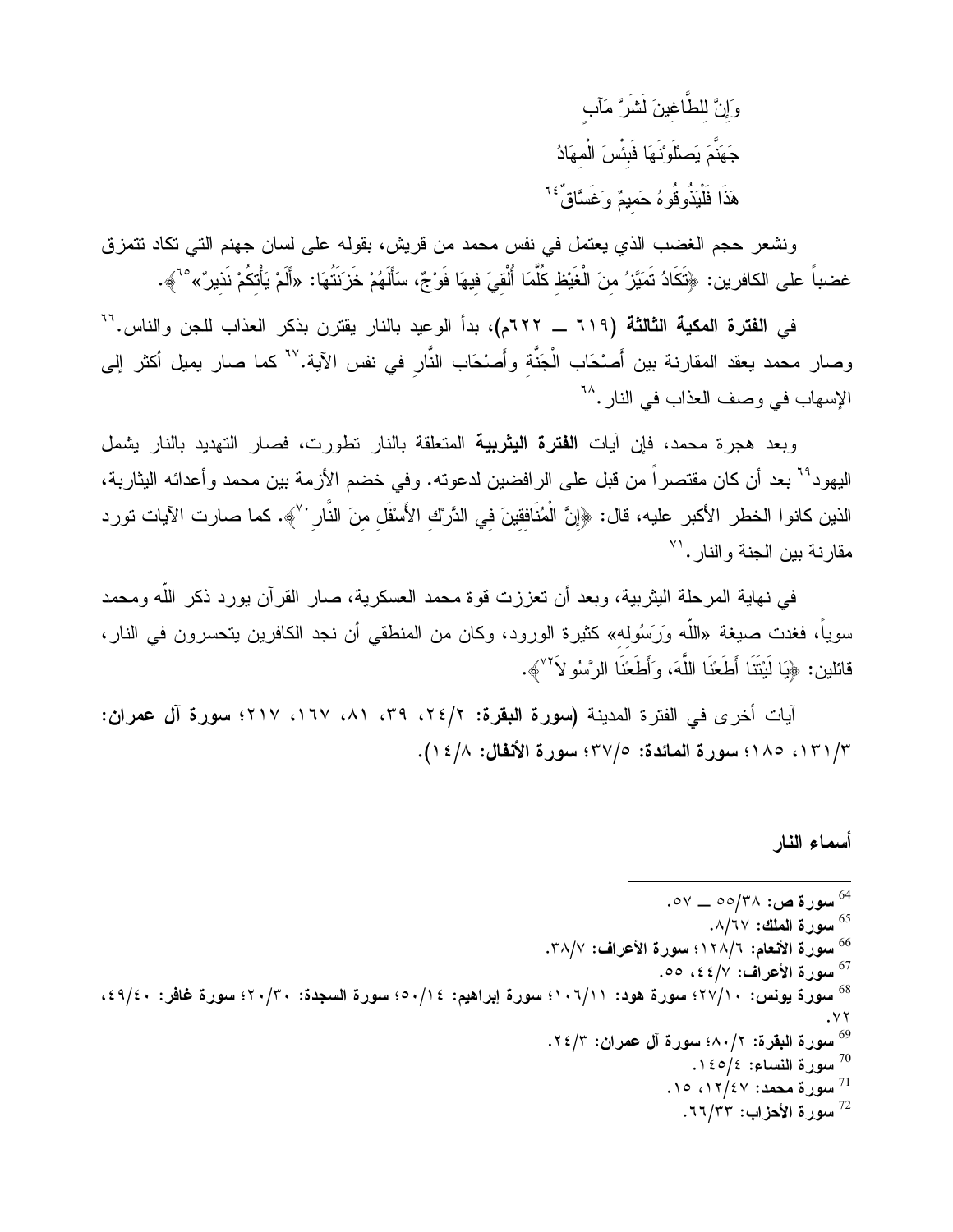يذكر القرآن أسماء مختلفة للنار، وها هي وفق ترنيبها الأبجدي:

﴿جَهَنَمَّ ۚ `` ﴾: هي أبرز أسماء الجنة، وجاء في ا**للسان** بأن أصل الاسم إما عربي، وأن النار سُميت جهنم «لَبُعْد قَعْرِها»؛ أو أعجمي من العبرية. وفي الواقع فإن المفردة أنت من جذر سامي آرمي، وفي العبر بة גהנֵם بلفظ قر بب من العر بية.

﴿الْجَحيم<sup>} ٧</sup>﴾: والْجَحيم «النَّارُ الشَّديْدَةُ التَّأَجُّج. وجَحُمَت النَّارُ جُحُوماً: اضطَرَمَتْ، وجحم النارَ: أَوْقَدها». ومنه يقال في العربية: «الجاحمُ، أي المكان الشديد الحرّ». «وجاحمُ الحَربْ: شدَّةُ القَتْل».°٬

﴿الْحُطَمَة<sup>7</sup>'﴾: سُميت النار بذلك لأنَّها تَحْطمُ ما تَلْقى. وفي معاجم اللغة: «نار حُطَمَةٌ: شديدة». و«الحُطَمَة: هي النار التي تَحْطمُ كل شيء وتجعله حُطاماً أي مُتَحَطِّماً متكسراً».<sup>٧٧</sup>

﴿سَعِيرٌ ``﴾: والسَعيرُ: النارُ. والسُعارُ: حَرُّ النارِ. ويُقال: سَعَرْتُ النارَ والحربَ: هيَّجْتهما وألمهبْتهما. ومسْعَرُ الحرب: هو الرجل الذي يوقدُها. واسْتَعَرَت النارُ وتَسَعَّرَتْ، أيْ توقَّدت. ونار سَعيرٌ: مَسْعُورَةٌ. وسُعارُ العَطَشْ: النهابُه. لاحظ: «والسُعُرُ أيضـاً: الـجنون».'<sup>٧٩</sup>

﴿سَقَر `^﴾: السَّقْرُ: حَرُّ الشَّمْسِ وأذَاهُ. يُقال: سَقَرَتْه الشمْسُ تَسْقُرهُ سَقْرٍ أ: لوَّحَتْه وآلمَتْ دمَاغَه بحَرَّها… وقيل: سُمِّيت النارُ سَقرَ، لأنها تُذيبُ الأَجْسامَ والأرواحَ.'^

﴿لَظَمِي ٌ ^﴾: اللُّظي: النار ، وقيل: اللُّهَبُ الخالص. وسميت النار لظي لأنها أشد النير ان. " ^ ﴿هَ**اوِيَةٌ** ۚ ^﴾: وهي النار يهوي فيها من يدخلها، أي: يهلك. «وقول القرآن ﴿فَأُمُّهُ هَاوِيَةٌ﴾ أي: أُمه التي يأوي الِيها، كما يأوي الرجل إلى أمه، هاوية. وقيل: فأم رأسه هاوية فيها، أي: ساقطة».°^

| <sup>37</sup> سورة مريم: ٦٨/١٩، ٨٦.                                          |  |
|------------------------------------------------------------------------------|--|
| <sup>74</sup> سورة البقرة: ١٩٩/٢.                                            |  |
| <sup>75</sup> ل <b>سان العرب والمحيط في اللغة والصحاح،</b> مادة <b>جح</b> م. |  |
| سورة المهزة: ١٠٤/٥.                                                          |  |
| <sup>77</sup> ل <b>سان العرب،</b> مادة حطم.                                  |  |
| $\cdot$ / سورة النساء: ١٠/٤.                                                 |  |
| لسان العرب، الصحاح، مادة: سعر . $^{79}$                                      |  |
| $30$ سورة القمر: ٤٨/٥٤؛ سورة المدثر: ٧٤/٧٤ ــ ٢٧، ٤٢.                        |  |
| لسان العرب وتاج العروس، مادة: سقر. $^{\rm 81}$                               |  |
| <sup>82</sup> سورة المعارج: ١٥/٧٠.                                           |  |
| <sup>83</sup> ا <b>للسان،</b> مادة: <b>لظي</b> .                             |  |
| <sup>84</sup> سورة القارعة: ٩/١٠١.                                           |  |
| <sup>85</sup> تهذيب اللغة، مادة: أم.                                         |  |
|                                                                              |  |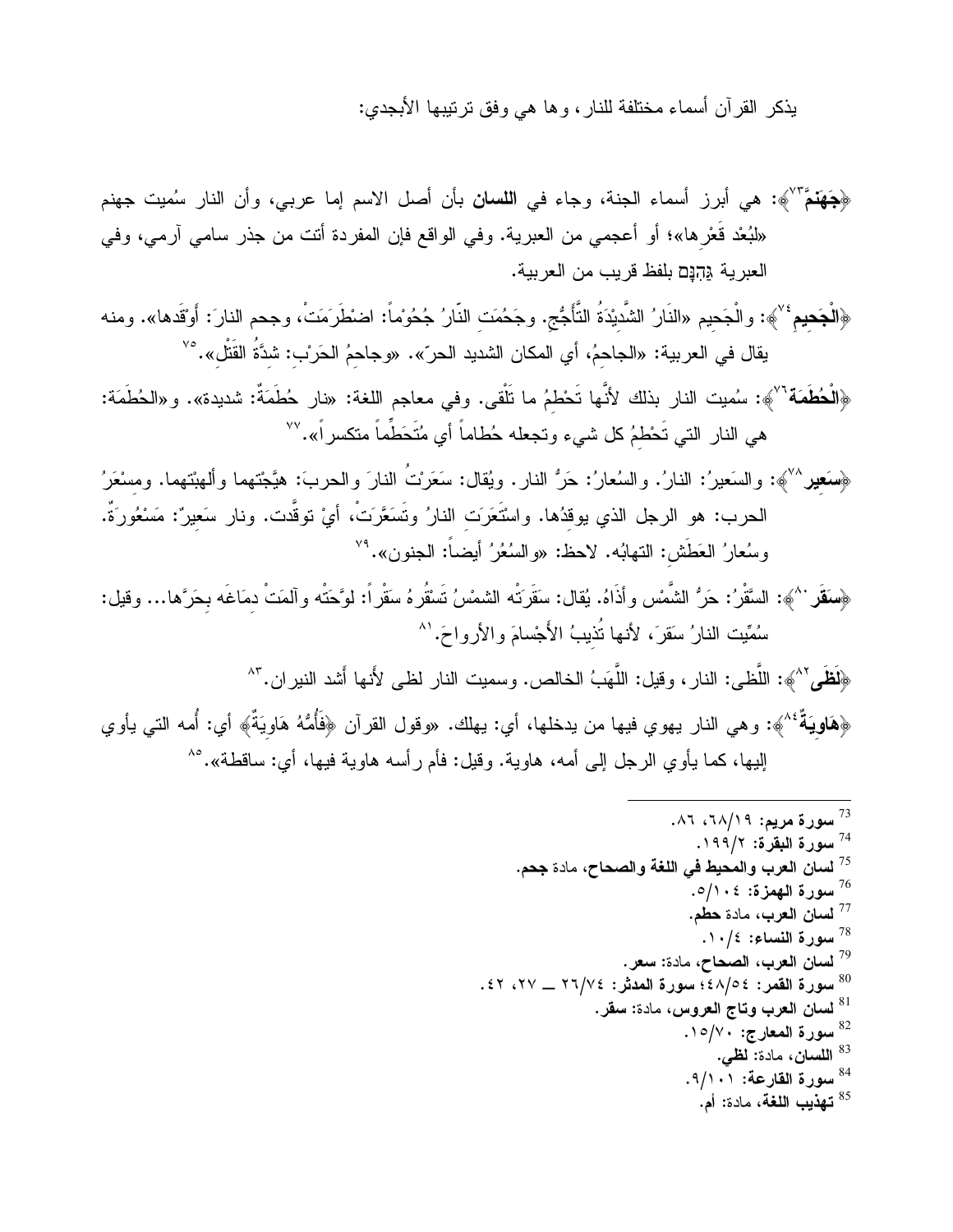جاءت هذه الأسماء لتصور جنهم الإسلامية، وربما كان نتوعها يعود إلى اختلاف حالة محمد النفسية أثناء صبياغة النص المهدد. واستقصاء هذه المسألة بدخل في إطار دراسة حياة مؤسس الإسلام. ولكن يبقى أن نشير هنا أن البعض برى في هذه الأسماء إشارة إلى المراتب المختلفة للنار، وإن كل اسم يختص بطبقة نار محددة.

## مصدر فكرة النار

إن النار هي أداة العقاب الأخروي في العقيدة الإسلامية، والنركيز على هذه الأداة يعود إلى طبيعة الجزيرة العربية، حيث يعيش أهلها في صحراء؛ فالدعوة المحمدية انطلقت في مكة، ودام نشاطها فيها حوالي ثلاث عشرة سنة، وكان من المنطقي أن يشدّد محمد على حرّ النار، ذلك أن مكة، وإنْ كانت مركزاً تجارياً مهماً، إلاَّ أنها كانت تخلو من الزرع، على عكس الطائف التي كانت تُعتبر واحة المكيين. ولهذا لا بدّ أن تأثير التهديد كان كبيراً على آمن بفكرة العذاب كما أنذر بها محمد، والذي أراد أن يشعر المخاطب عظمة النار بقوله: «نَاركم الَّتي تُوقدون جُزْءٌ منْ سَبْعينَ جُزْءاً منْ جَهَنَّمَ».

من الواضح هنا نأثير البيئة على فكرة النار باللغة الوصفية، والمفردات الصحراوية مثل: سَمُومٍ ـــ حَميم، ظَلَيل ـــ كَأَنَّهُ جمَالَتٌ صَنْفُرٌ. ولكن ببقي واقع أن الفكرة المحمدية مقتبسة من مصدر أبعد. وعلى ذلك سنعود إلى مؤلِّف كتاب **مصادر الإسلام**،<sup>٨٦</sup> الذي يقدم لنا معلومات مهمة عن مصدر فكرة النار، والذي يورد الحقائق التالية:

في نص زوهار (من أعمال الكابالاه) مثيل الفكرة القرآنية، «للنار سبع بوابات». ويقول المعراش **علمي الْمَزَامير (١١):** «هنالك سبع مقامات في النَّار للأشرار». وفي ا**لتلمود (**سونا، الورقة ١٠ب) يُروى أن داوود حرّر أبسالوم من «دور النار السبعة». وهنالك عقيدة هندوسية مشابهة مذكورة في الأدب السنسكريني، نتحدث عن سبعة مقامات دنيا أسفل سطح الأرض، وسبع أدوار عليا فوقها. وكما آمن المجوس بغرف النار السبع، التي جاء وصفها في **كاثاس،** حيث روح الشرير «تختبر من الألام أكثر ما يمكن لكل العالم الحي أن يختبر ». إنه مكان قذر ، ومنتن، فيه يُقدم طعام سام وكريه، والروح تقطن في ظلام مقام الكذب، بين ريح نتنة و مؤذبة.

<sup>&</sup>lt;sup>86</sup> John C. Blair, The Sources of Islam, Chapter VII, pp 92-103, Madras, Allahabad, Rangoon, 1925.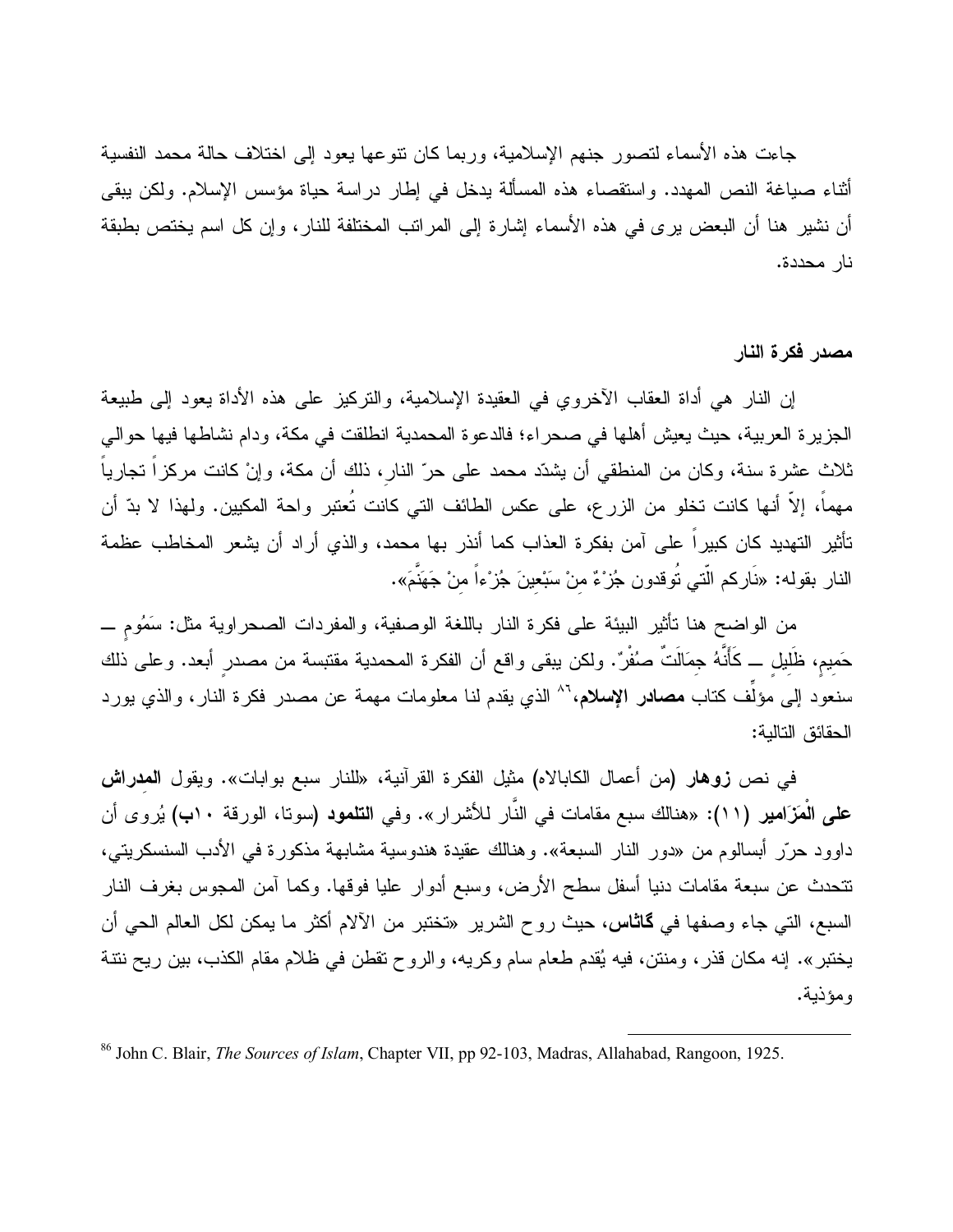يرد في الأدب الإسلامي ذكر خازن النار ويسمّى «مالك» `` الذي يُعتبر في الأدب المحمدي رئيس الْمَلاَئِكَة التسْعَة عَشْرٍ حراس النار .^^ والمصدر البعيد لـهذا الملاك هو **مولوخ،** الإله الكنعاني الذي كان يُقدم له أضحيات بشرية حرقاً. **ومالك** مذكور في الأدب اليهودي بأنه «أمير الجحيم»، والاقتباس المحمدي جاء من مُولَك الوارد ذكره في الكتاب المقدس على أنه كان معبود الكعنانيين.''` ومعنى مالك في العبرية والعربية واحد. ` ُ

يوجد في الْقُرْآن إشارات أخرى للنار، والتي جاءت من المصادر اليهودية والمسيحية بشكل واضح؛ ففي **سورة ق (٢٠/٥٠):** ﴿بَوْمَ نَقُولُ لِجَهَنَّمَ: «هَل امْتَلأْت»؟ وَتَقُولُ: «هَلْ من مَّزيد»﴾، وهي مشابهة بعض الشيء لما يوجد في أ**وثيوث** للحبر عقيبة (١/٨)، الذي يرد فيه: «يقول أمير الظلام يومياً: "اعطني طعاماً كافياً"». وفي تعزيز لهذا التأكيد، فإن الحبر يستشهد بالمقطع من إ**شَعْيَاء (١٤/٥):** «لذَلكَ وَسَّعَت الْهَاويَةُ نَفْسَهَا، وَفَغَرَتْ فَمَهَا بلاً حَدٍّ». في **سورة آل عمران (١٠**٦/٣): ﴿يَوْمَ... تَسْوَدُّ وُجُوهٌ! فَأَمَّا الْذينَ اسْوَدَّتْ وُجُوهُهُمْ... فَذُوقُواْ الْعَذَابَ بِمَا كُنْتُمْ تَكَفَّرُونَ﴾، وهذه فكرة حبرية، موجودة في **روش هاشانـاه**، الورقة، ١٧أ: «يقول الحبر إسحٰق بن أبهين (عن أصحاب السعير): بأن وجوههم سودٍ كالمرجل».

وربما كانت شجرة الزقوم'" في النار الإسلامية، من إبداعات محمد الخاصة؛ فهذه الشجرة ربما جاءت من فكرة شجرة الجنة، أو لعل محمداً كان مديناً بها للنقاليد اليهودية، التي تتحدث عن طعام عشبي مر بوصفه أحد عقوبات النار. "

## سوّال: هل يبقى مَنْ في النار أبداً؟

وجدت إجابتان على هذا السؤال. فالجواب الأول يقول بأن من فيها خالدٌ اعتماداً على نصوص القر آن. ٌ في حين تر ي آر اء أخر ي بأن من فيها ليس خالدٌ، و هذا أيضاً اعتماداً على نصوص قر آنية. ُ ُ أ

- <sup>88</sup> سورة المدثر: ٢٠/٧٤.
- <sup>89</sup> انظر مثلا: سقِّرُ الْمُلُوكِ الأوَّلُ: ١٧/١؛ سقِّرُ الْمُلُوكِ الثاني: ١٠/٢٣؛ سقِّرُ اللاَّويِّينَ: ٢١/١٨؛ سقِّرُ أعْمَالِ الرُّسُلِ: ٢٣/٧. <sup>90</sup> W. St, Clair Tisdall, The Original Sources of the Qur'an, p. 123. سورة الصّافات: ٦٢/٣٧، سورة الدّخان: ٤٢/٤٤؛ سورة الواقعة: ٥٢/٥٦.  $\sim$

<sup>92</sup> John C. Blair, op. cit.

 $\cdot$ سورة الزخرف: ٧٧/٤٣.

<sup>&</sup>lt;sup>93</sup> سورة البقرة: ٢ /٣٩/ ٨٠ \_\_ ٨١. ٢٥٧، ٢٧٥، سورة آل عمران: ٢٤/٣، ١١٦؛ سورة المائدة: ٢٧/٥، ٨٠؛ سورة الأعراف: ٧/٢٦)؛ سورة التوبة: ١٧/٩؛ سورة يونس: ٢٧/١٠؛ سورة الرَّعْد: ٥/١٣؛ سورة المؤمنون: ١٠٣/٢٣؛ سورة الزخرف: ٤/٤/٤٣؛ سورة المجادلة: ١٧/٥٨. <sup>94</sup> سورة الأنعام: ١٢٨/٦؛ سورة هود: ١٠٧/١١ \_\_ ١٠٨.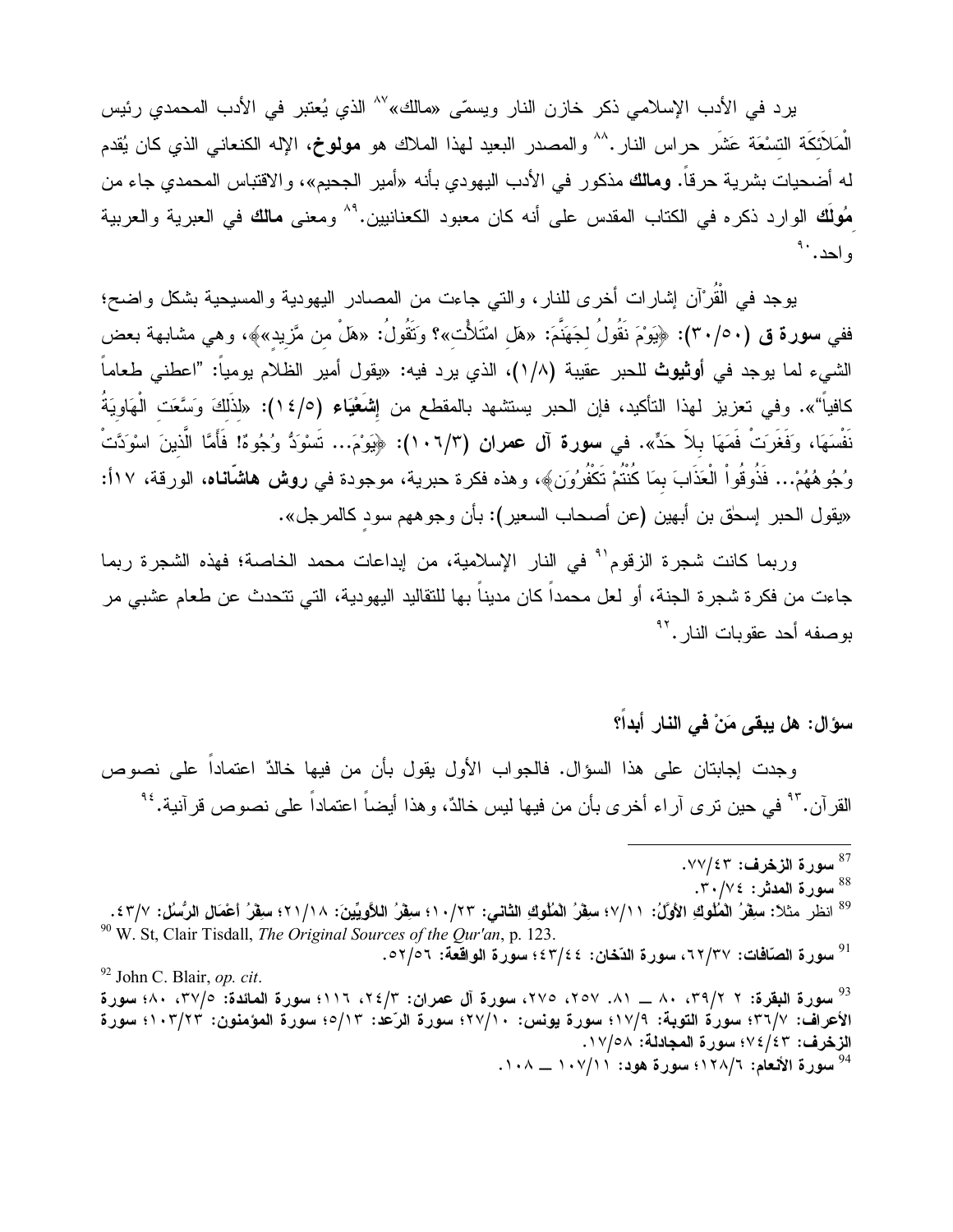في الرؤية الإسلامية «يَخْرُجُ منْ النَّارِ مَنْ قَالَ: "لاَ إِلَهَ إِلاَّ اللَّهُ"، وَفي قَلْبه وَزْنُ ذَرَّة منْ خَيْر ».<sup>٩٥</sup> وهنا نجد مؤثراً يهودياً، إذْ إنه لدى اليهود اعتقادٌ يفيد بأنه لن يبقى يهودي في النار خالداً، بل لبعض الوقت. وكان مُحَمَّد مطلعاً على هذا الاعتقاد اليهودي، وهذا ما تشير إليه **سورة البقرة**، حيث نقرأ: ﴿وَقَالُواْ (اليهود): «لَن تَمَسَّنَا النَّارُ إلاَّ أَيَّاماً مَّعْدُودَةً» <sup>٩٦</sup> ﴾. <sup>٩٧</sup>

كل البشر سيدخلون النار

لدينا اِشكالية في تفاصيل أحداث يوم القيامة الإسلامية نشأت من نص ورد في **سورة مريم** يعلّم بأن كل الناس سيدخلون النار؛ فالنص يقول: ﴿وَإِن مِّنكُمْ إِلاَّ وَارِدُهَا، كَانَ عَلَى رَبِّكَ حَتْماً مَّقْضيّاً؛ ثُمَّ نُنَجِّي الَّذينَ اتَّقَوا، وَّنَذَرُ الظَّالمينَ فيهَا جِنْيَا<sup>ً ^4</sup>﴾.

لا يترك هذا النص مجالاً للشك في أنّ القرار الإلهي ينص على دخول جميع البشر النار. وهذا القرار الإلهي القطعي أثار قلقاً وحيرةً في أوساط المفسرين، وهذا ما يمكن نبينه من خلال ما يورده عن الآية أحد كبار المفسر بن، ألاّ و هو القر طبي. <sup>٩٩</sup>

يقول المفسَّر بأن ثمة اختلافاً بخصوص معنى عبارة ﴿وَإِن مِّنكُمْ إِلاَّ وَارِدُهَا﴾، وأن الأراء توزعت:

١. المقصود بها أن جميع البشر سيردون النار . والحديث المحمدي يقول: «الورود الدخول، لا يبقى بَرٌّ و لا فاجرٌ إلاَّ دخلها؛ فتكون على المؤمنين برداً وسلاماً كما كانت على إبراهيم».

هذه الفكرة أوقعت كثيراً من العلماء في ذهول إذْ إن النص قاطع عن الورود بدون أيٍّ إشارة فيه إلى الخروج من النار ، فتلمسوا لها مخرجا بقولهم: إنه عندما يصبح الجميع في النار ، فإن من له أعمالا صالحة يخرج من النار، وفق القاعدة التي ورد ذكرها في حديث لمحمد: «فمنهم كَلَمَح البصر، ثم كالريح، ثم كحُضرْ الفرس [كعَدو ْ الفرس]، ثم كالراكب المجِدّ في رَحْله، ثم كشدِّ الرَّجُلِ في مشينه».

٢. الرأي الثاني يقول بأن الورود يعني المرور على الصراط.

- <sup>95</sup> ا**لبخار ي،** كتاب الإيمان.
- <sup>96</sup> سورة البقرة: ١٨٠/٢؛ قارن: سورة آل عمران: ٢٤/٣.
- <sup>97</sup> جون سبي بلِر ، مرجع سابق، ويورد المؤلف في الـهامش الشاهد النـالـي:

«ليس بوسع نير ان الجحيم أن نتال أبدان الخطاة في إسرائيل… الخطاة في إسرائيل سينجون من نير ان الجحيم… إن ضياء (أو نار) جهنم لا نتسلط (أو نلمس) أبناء إسرائيل». إ**يروبين**، الورقة ١١٩. <sup>98</sup> سورة مريم: ٧١/١٩ \_ـ ٧٢.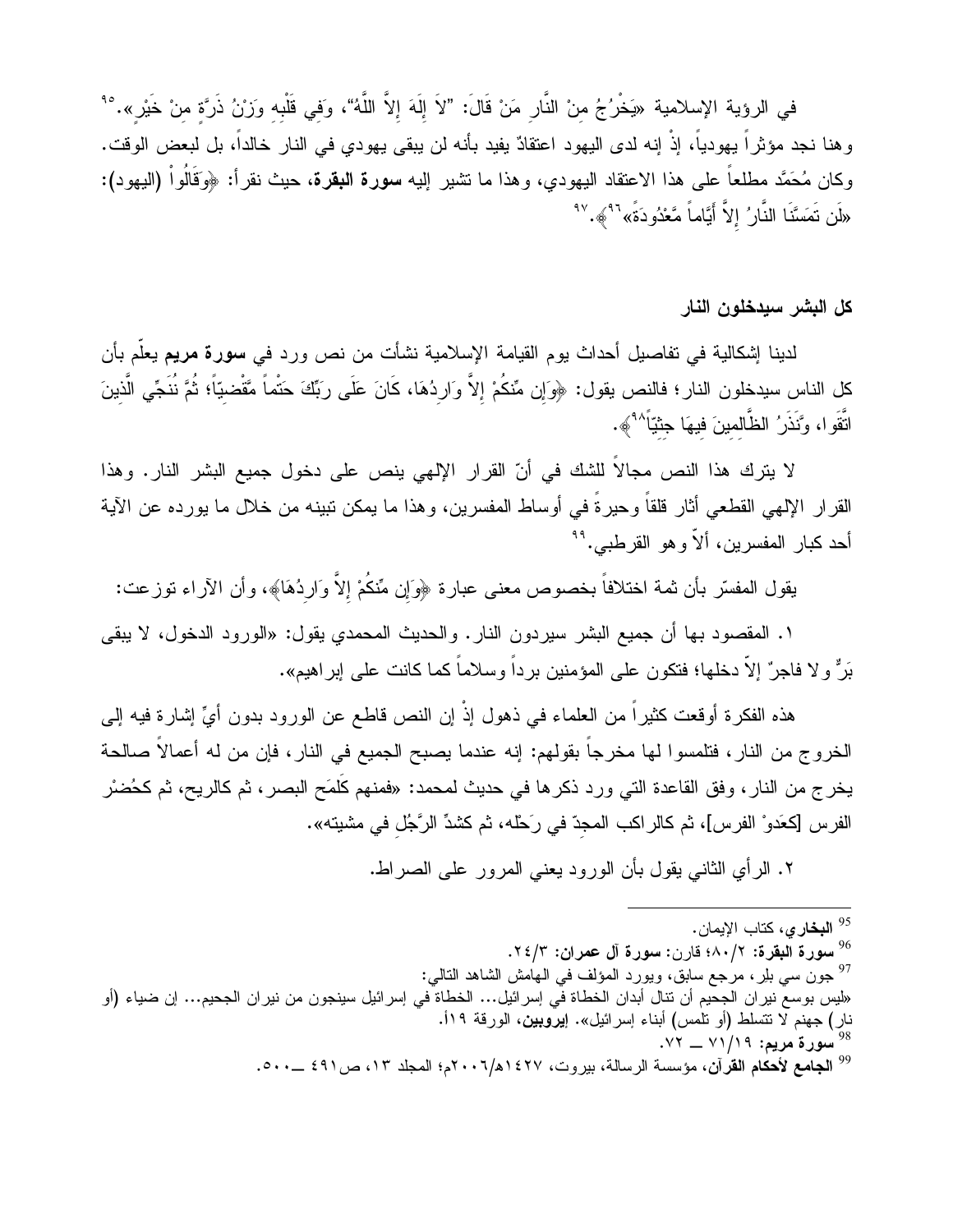٣. الرأي الثالث: «هو ورودُ إشراف واطِّلاع وقُرب. وذلك أنَّهم يحضرون موضع الحساب، وهو بقرب جهنَّم، فيرونها، وينظرون إليها في حالة الحساب، ثم ينجي الله الذين انقوا».

٤. ثمة رأى طريف يقول بأن «ورُرود المؤمنين النارَ: هو الحمى التي تصيب المؤمن في دار الدنيا، و هي حظِّ المؤمن من النار فلا يردها». و هي تستند إلى حديث يقول: «الحُمَّى حَظٌّ المؤمن من النار ».

٥. «الورود: النظر إليها في القبر، فينجّي منها الفائز، ويصلاها من قُدّر عليه دخولها، ثم يخر ج منها بِالشَّفاعة أو بِغيرِ ها».

٦. ثمة رأي حاول حل المعضلة بقوله إن عبارة ﴿وَإِن مِّنكُمْ﴾ هو خطاب للكفار، وإن منكم هم الكفر ة.

٧. حاول بعضهم أن يجد مخرجا من المعضلة بقوله إن نص **سورة مريم** الإشكالي منسوخ بنص ﴿إِنَّ الَّذِينَ سَبَقَتْ لَهُم مِّنَّا الْحُسْنَى أَوْلَٰئَكَ عَنْهَا مُبْعَدُونَ `` ﴾. ويرفض القرطبي هذا الر أي لأنه ليس ثمة علاقة ناسخ ومنسوخ بين الأيتيْن.

لكن يتفق أكثر العلماء على أن المخاطب في نص الآية البشر كلُّهم، و لا بُدَّ من ورود الجميع النار . وإن عبارة ﴿كَانَ عَلَى رَبِّكَ حَتْماً مَّقْضيّاً﴾ نتثبير إلى حنمية الورود. ويعلق ابن مسعود على الآية: «أي: قسماً واجباً». وما يدعم الرأي القائل بحتمية دخول النار العبارة ﴿ثُمَّ نُنَجِّي الَّذينَ اتَّقَوا وَّنَذَرُ الظَّالمينَ فيهَا جثيّاً﴾. فالمجموعة الأولى ينجيها اللَّه، والثانية يتركها، ولم يقلْ ندخلها.

وهذا الرأي الغالب بين المفسرين الأوائل برى أن النار نمس الجميع، لكنها نكون بَرُداً وسلاماً على المؤمنين، فينجون منها سالمين. وعلى هذا يميل القرطبي الذي يختم قوله: «وهذا القول يجمع شتات الأقوال، فإنَّ من وردها ولم نُؤذه بلهبها وحرَّها، فقد أبعد عنها ونُجِّي منها… فإنْ قيل: فهل يدخل الأنبياء النار؟ قلنا: لا نُطلق هذا، ولكن نقول: إنَّ الخُلْق جميعاً بردونها... فالعصاة يدخلونها بجرائمهم، والأولياء والسعداء لشفاعتهم».

في الواقع، إنَّ هذه التفاسير المتباينة للنص تشير إلى مدى الإرباك الذي أحدثه نص سورة مريع، وهذا يعود إلى أن المفسرين نظروا إلى الآية كنص منفصل عن تاريخه. فتاريخ النص يقول بأن سورة مريع سورة مكية، وأن محمداً بعث بالسورة مع المهاجرين إلى الحبشة. ولدينا في المصادر الإسلامية ما يفيد بأنّ السورة كانت وسيلة للتقرَّب من حاكم الحبشة؛ فعندما جاء وفد قريش إلى النجاشي للمطالبة بتسليم المهاجرين، فإن جعفرَ بنَ أبي طالب قرأ أمام المجتمعين سورة مريم. وإذا كانت السورة، أو أجزاء منها، تهدف إلى النقرب من الأحباش ونلمس الحماية، فإنه كان من المنطقي أن يسعى محمد إلى إدخال عناصر مسيحية في

<sup>100</sup> سورة الأنبياء: ١٠١/٢١.